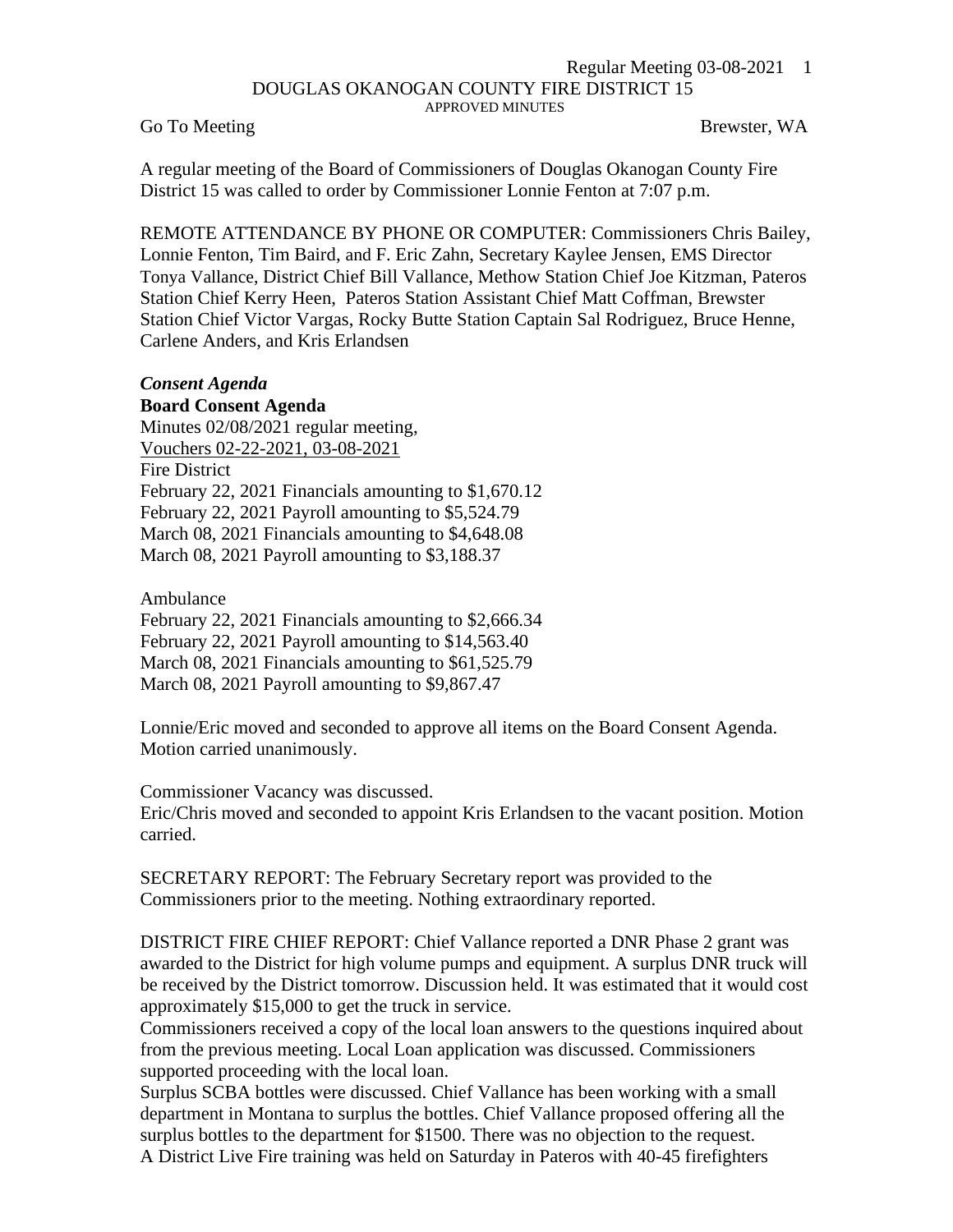participating and one Commissioner was in attendance. Good training.

SOP/SOG COMMITTEE REPORT: The Committee is currently going through the handbook to see if anything needs updated.

PATEROS REPORT: Chief Kerry Heen reported firefighters responded to a few fire alarm calls at the hospital and a brush fire that were cancelled while in route. Firefighters completed SCBA, Search & Rescue, hydrant, hose and nozzle training. R&M was completed on E1511.

Thanks were expressed to the Pateros Treehouse and The Church of Christ, Brewster Market Place, District Chief, Fire District 15 EMS for their contributions on this day.

BREWSTER REPORT: Chief Victor Vargas reported firefighters responded to a few wildland-fire calls (controlled burns), an MVA incident involving a truck and horse and an equipment fire at a local grower feed lot.

Maintenance was completed on SCBA Air packs before the live burn.

ROCKY BUTTE REPORT: Captain Sal Rodriguez reported firefighters completed training at Pateros in the vent trailer with Brewster firefighters. A few firefighters attended the live fire training at Pateros.

Douglas County PUD installed the exterior light at Rocky Butte Station.

METHOW REPORT: Chief Joe Kitzman reported Methow was quiet. Firefighters assisted with recruit class. Firefighter training completed included Search & Rescue, fire flow path and structure fire training at Pateros. R&M was completed on trucks and building maintenance is ongoing.

EMS DIRECTOR REPORT: Tonya reported employees received training on the use of the new stretchers on Friday and the first real action use occurred today on an emergency call. Discussion held. The new stretchers weigh 250 pounds, are automatic electronic controlled and have a weight capacity of 750 pounds.

Resolution 01-2021 Refund

Chris/Eric moved and seconded to approve the refund resolution to Kaiser Permanente in the amount of \$510.72. Motion carried.

COVID19 Vaccination Clinics & Testing events are ongoing. Discussion held. Reimbursement for services will be received from Okanogan County through an MOU agreement. All direct costs including staffing, food, coffee, print expenses are reimbursable for the events.

COVID19 Vaccine Clinic Additional Pay

Lonnie/Eric moved and seconded to pay all Fire District & EMS employees, Fire District Volunteers, Ambulance Volunteers additional duty pay for each Vaccine Clinic Day at the special assignment rate \$125 per event where they assisted for the duration of the vaccine clinic event. Motion carried.

GEMT program revenue is expected to be received in the amount of \$36,534.07 and we still have some FEMA reimbursements expected in the amount of \$32,485.16.